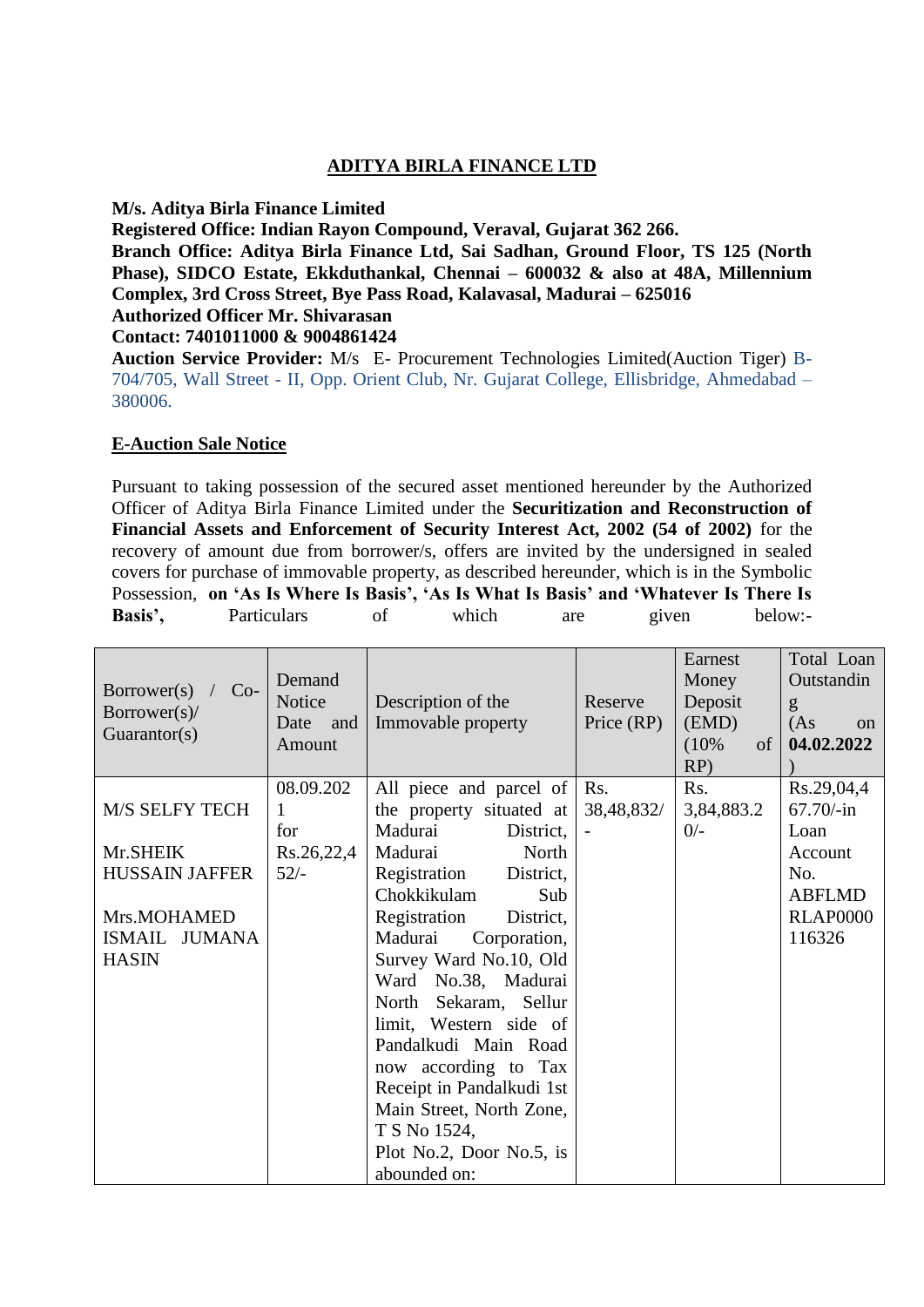|  | of<br>North<br>House<br>$\sim 10^{-1}$     |  |  |
|--|--------------------------------------------|--|--|
|  | JerinaBeevi in T S No                      |  |  |
|  | 1524                                       |  |  |
|  | East<br>south-north<br>$\omega_{\rm{max}}$ |  |  |
|  | common pathway                             |  |  |
|  | South - East-west on                       |  |  |
|  |                                            |  |  |
|  | Pandalkudi 1st Street                      |  |  |
|  | West - House of Sahul                      |  |  |
|  | Hameed, Ebrahim Ali                        |  |  |
|  | and Sheila Dawood in                       |  |  |
|  | plot no.1                                  |  |  |
|  |                                            |  |  |
|  | Within<br>these                            |  |  |
|  | admeasuring<br>including                   |  |  |
|  | the generally circulating                  |  |  |
|  | possession on the street                   |  |  |
|  | to the south and the land                  |  |  |
|  | Measuring in East to                       |  |  |
|  | West on Northern side 32                   |  |  |
|  | ft, southern side 32 ft and                |  |  |
|  | South<br>to North<br>on                    |  |  |
|  | Western side 36<br>ft,                     |  |  |
|  | Eastern side 36 ft an                      |  |  |
|  | extent of 1152 sq.ft. land                 |  |  |
|  | with constructed house                     |  |  |
|  | (ground floor $+$ first                    |  |  |
|  | $floor + second floor +$                   |  |  |
|  | terrace) leaving ground                    |  |  |
|  | floor and second floor                     |  |  |
|  | possession<br>and                          |  |  |
|  | possession of first floor                  |  |  |
|  | and<br>all<br>portion<br>its               |  |  |
|  | amenities.<br>The above                    |  |  |
|  | said property Undivided                    |  |  |
|  | share<br>of<br>land<br>and                 |  |  |
|  | undivided<br>share                         |  |  |
|  |                                            |  |  |
|  | measuring $(1152 / 3 = 384)$               |  |  |
|  | 384 sq.ft., Now the above                  |  |  |
|  | said property in that T S                  |  |  |
|  | No 76, old assessment                      |  |  |
|  | no.115/29384 and new                       |  |  |
|  | assessment                                 |  |  |
|  | no.115/038/00383                           |  |  |
|  |                                            |  |  |
|  |                                            |  |  |

For detailed terms and conditions of the sale, please log on to the website [https://sarfaesi.auctiontiger.net](https://sarfaesi.auctiontiger.net/)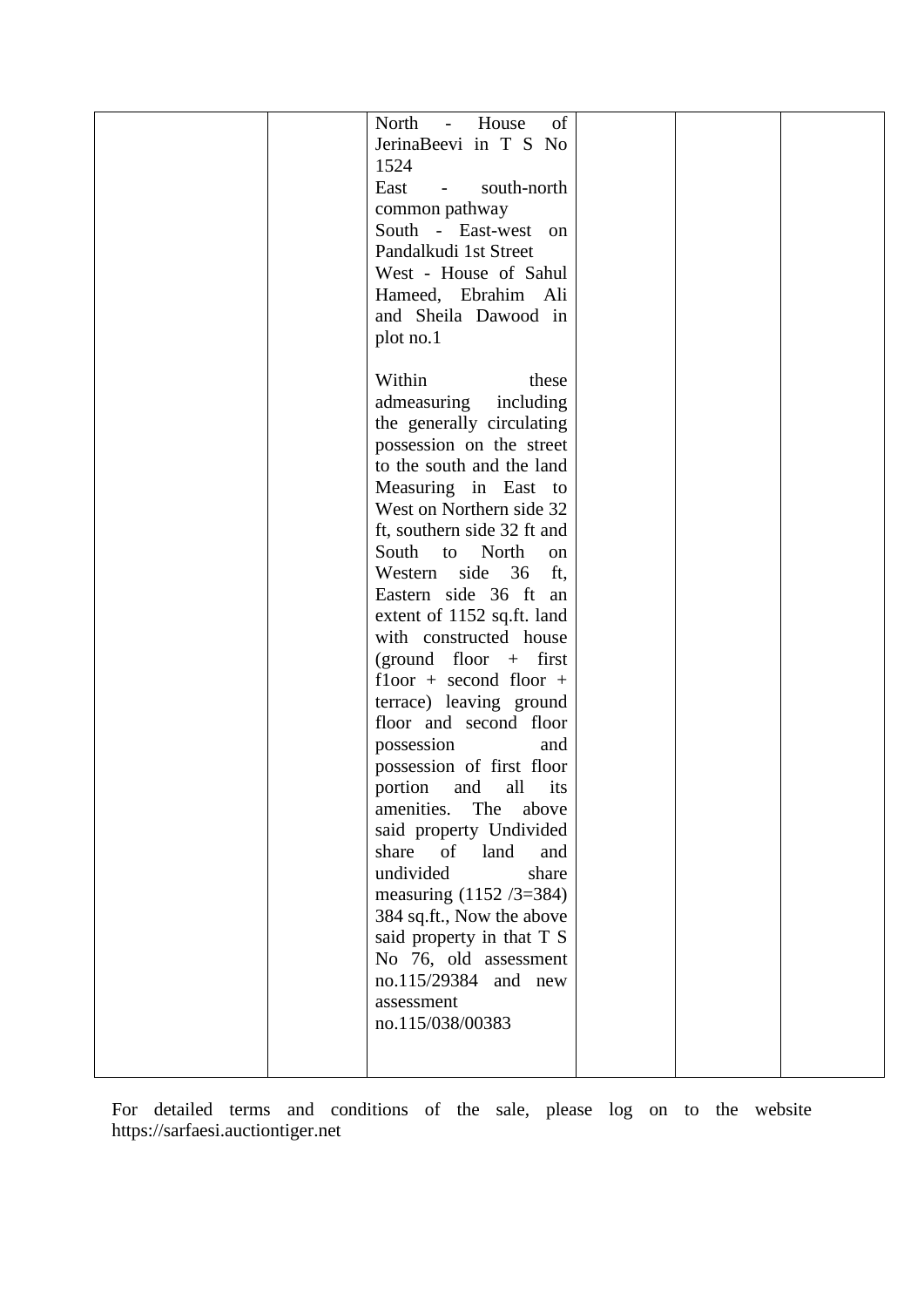# TERMS AND CONDITIONS OF THE SALE OF IMMOVABLE PROPERTY BY WAY OF B-AUCTION:

- Date of Inspection of the Immovable Property is from 18.02.2022 to 17.03.2022 between 11:00 am to 04:00 pm.
- Last Date & Time of submitting EMD: 17.03.2022 from 10:00 am to 5:00 pm.
- The Auction Sale will be an Online E-Auction/Bidding through approved Service Provider M/s E- Procurement Technologies Limited(Auction Tiger) Help Line Nos. 079-6813 6837/80/72/94 & Contact Person: Vivek Kachariya(Mo.: 9081830222) Help Line E-mail id: [support@auctiontiger.net](mailto:support@auctiontiger.net) & vivek@auctiontiger.net through the web portal [https://sarfaesi.auctiontiger.net;](https://sarfaesi.auctiontiger.net/)
- The Auction Sale will be held on 21.03.2022 between 10.00 am to 12.00 pm with auto-extensions for 5 (five) minutes in case a bid is placed in the last 5 minutes before the appointed closing time;
- The bid price to be submitted shall be above the Reserve Price fixed by the Authorized Officer ("AO") and the bidders shall further improve their offer in multiples of Rs.50,000/- (Rupees Fifty Thousand only).
- The property will not be sold below the Reserve Price set by the AO. The bid quoted below the Reserve Price shall be rejected and the EMD deposited shall be forfeited.
- The successful bidder shall have to pay 25% of the purchase amount (including Earnest Money) already paid within 24 hours of the closure of the E-Auction sale proceedings. The Balance 75% of the purchase price shall have to be paid within 15 (fifteen) days of confirmation of the sale by the Financial Institution or such extended period as agreed upon in writing by and solely at the discretion of the AO failing which the Financial Institution shall forfeit amounts already paid/deposited by the purchaser.
- Bidders are advised to visit the said website for Annexure and detailed Terms and Conditions of the sale before submitting their bids and participating in the proceedings.
- Bids shall be submitted online only in the prescribed format(s) with relevant details duly filled in. Bids submitted in any other format / incomplete bids are liable to be rejected.
- Annexure shall be accompanied by copies of the following KYC documents viz. (i) PAN Card (ii) Aadhar Card/Passport (iii) Current Address proof (iv) valid e-mail id (v) contact number (mobile/landline) (vi) Board Resolution to participate in the auction (for a company) etc. Scanned copies of the said documents shall be submitted to the e-mail id stated above. Earnest Money Deposit (EMD) as mentioned against property described in the accompanying Sale Notice shall be deposited through Demand Draft.
- The bidders shall hold a valid e-mail id as all the relevant information from the Secured Creditor/the Service Provider may be conveyed through email only.
- Prospective intending bidders may contact the Service Provider on the details mentioned above to avail online training on participating in the e-auction. However,